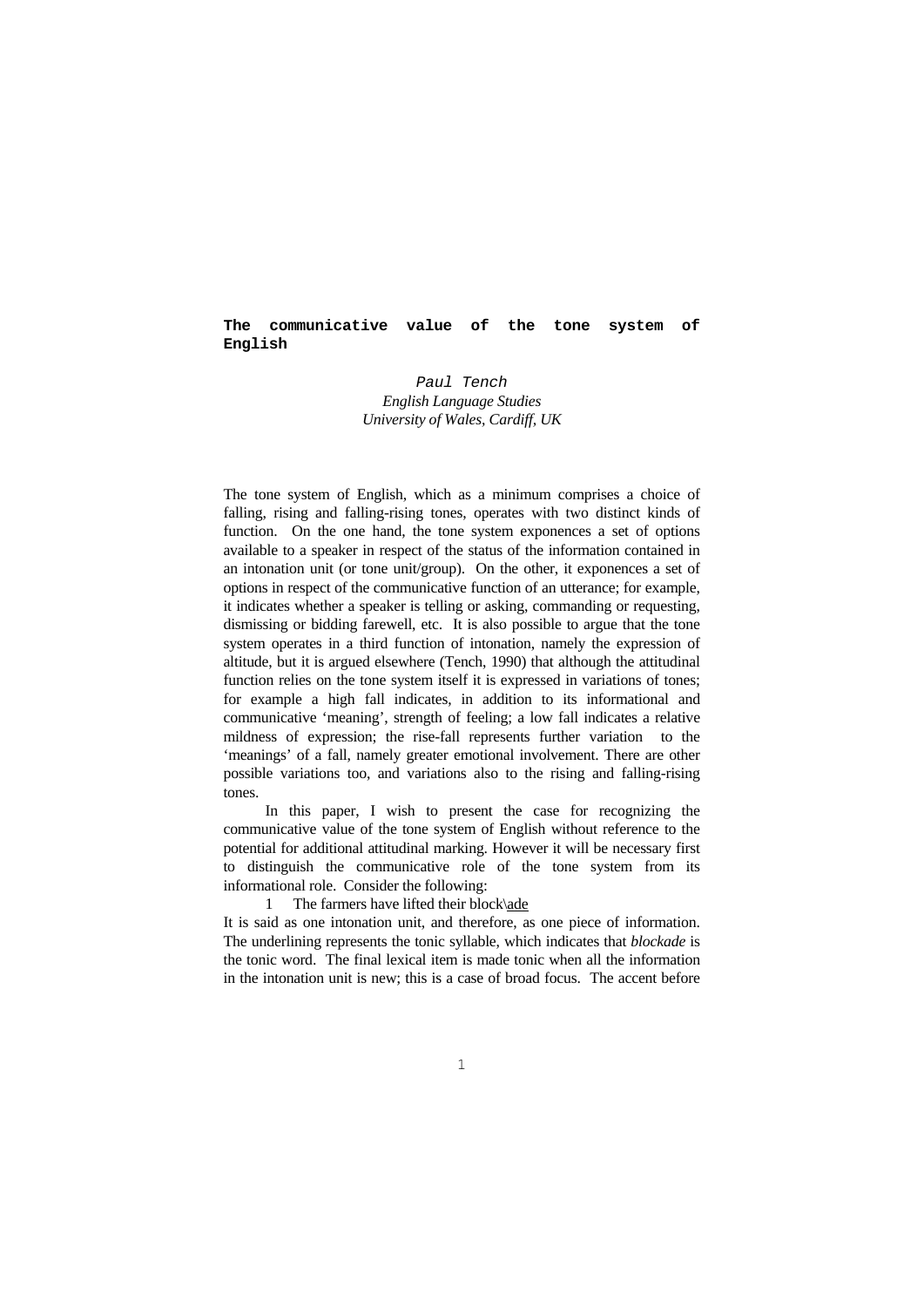the tonic syllable indicates a falling tone which runs through that syllable; it would run through any syllables following it to the end of the intonation unit if they were any. The fall would indicate that the speaker was treating this information as major (Halliday, 1967; 1994).

Now consider the same wording with a rising tone in *blockade*:

2 The farmers have lifted their block/ade

This suggests the speaker has not completed their message and intends to continue; it would be appropriate to add *points du suspension* (...) to express this. The rising intonation indicates information that is incomplete. Such an intonation unit is normally followed (eventually, though not necessarily immediately) by a unit containing a falling tone. Thus the sequence of / followed by  $\iota$  is very common indeed.

 However, the rising tone may have another 'meaning'. Consider the following utterance:

3 The farmers have lifted their block\ade | to Ka/valla

The upright line marks the boundary between two intonation units. The first unit is identical to 1 above. The second contains an additional piece of information, but the marking of it with a rising tone in contrast to the fall of the first indicates that the speaker is treating it as minor information (Halliday, 1967; 1994). Minor information is simply less important, in the speaker's estimation, than major.

 A falling-rising tone is another option; its meaning can be conveniently labelled as implication (Tench, 1990) - the actual implication having to be interpreted from shared information that has not been made explicit. Consider, for example:

4 The farmers have lifted their block\/ade

The complete fall and rise of the tone is achieved within the tonic syllable; if, however, there had been other syllables following up to the end of the intonation unit, the fall and rise elements would have been spread through the 'tail'. This tone is used to give a double message, one which is verbalized and one which is not. The non-verbalized message must be apparent to the listener otherwise the effect is lost and the speaker's intention thwarted. In one possible scenario, the farmers' blockade might have been used as an excuse for not travelling; thus the implication would then be "Now you've no excuse for not visiting me!"

The fall-rise also occurs in a non-final position as in:

5 The \/farmers | have lifted their block\ade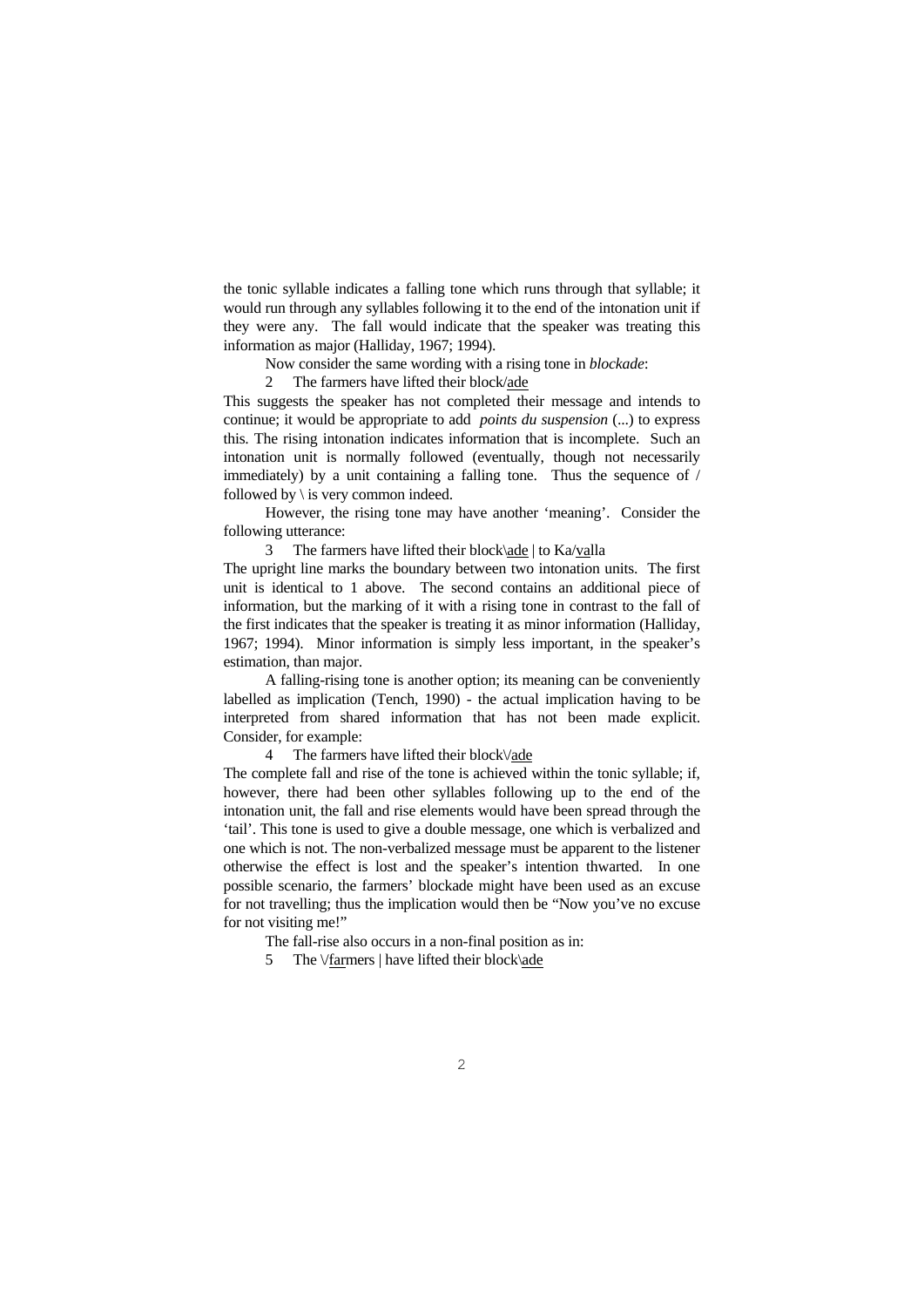In this case there are two intonation units and thus two pieces of information. The first unit consists solely of the subject of the clause acting as the theme (Halliday 1967-68; 1994). If the speaker wishes to, the theme can be treated as a separate piece of information, thus enhancing its prominence in the total message. And further, if the speaker wishes to, the theme can be highlighted even more by having it intoned with a fall-rise. (For a full discussion, see Tench 1990: 224-30.)

 These then are the choices in the tone system for the indication of information status. A rising tone before a fall indicates incomplete information; after a fall, minor information. A falling-rising tone before a fall indicates theme highlighting; after a fall, or independently, it indicates an implication, an unspoken message that the hearer is expected to interpret. A falling tone indicates major information, whether it is preceded or followed by either a rise or a fall-rise. In some respects it acts as a dominant tone, which can be satellited by other tones. The system is therefore:



#### **Tones and the Communicative Functions**

 The tone system is also used in English for the indication of communicative functions. 'Communicative function' is the term that has been generally accepted within the language teaching fraternity for what philosophers and other linguists variously call 'speech acts', 'discourse functions', 'illocutions', etc.

 The traditional view (Sweet, Daniel Jones, Armstrong & Ward, H. E. Palmer, Kingdon, Schubiger, Gimson, O'Connor & Arnold, Crystal, Halliday, Brown, Cruttenden, Roach) is that statements - to sound like real statements are accompanied by a falling tone, but genuine questions requiring an answer of either yes or no are accompanied by a rising tone. Commands have a fall, so do interjections, but question tags have either a fall or a rise depending on the speaker's sense of certainty or uncertainty. Questions with so-called *wh*-items are usually accompanied by a fall, too. This traditional view is largely borne out by extensive intonation analysis, but it only scratches the surface.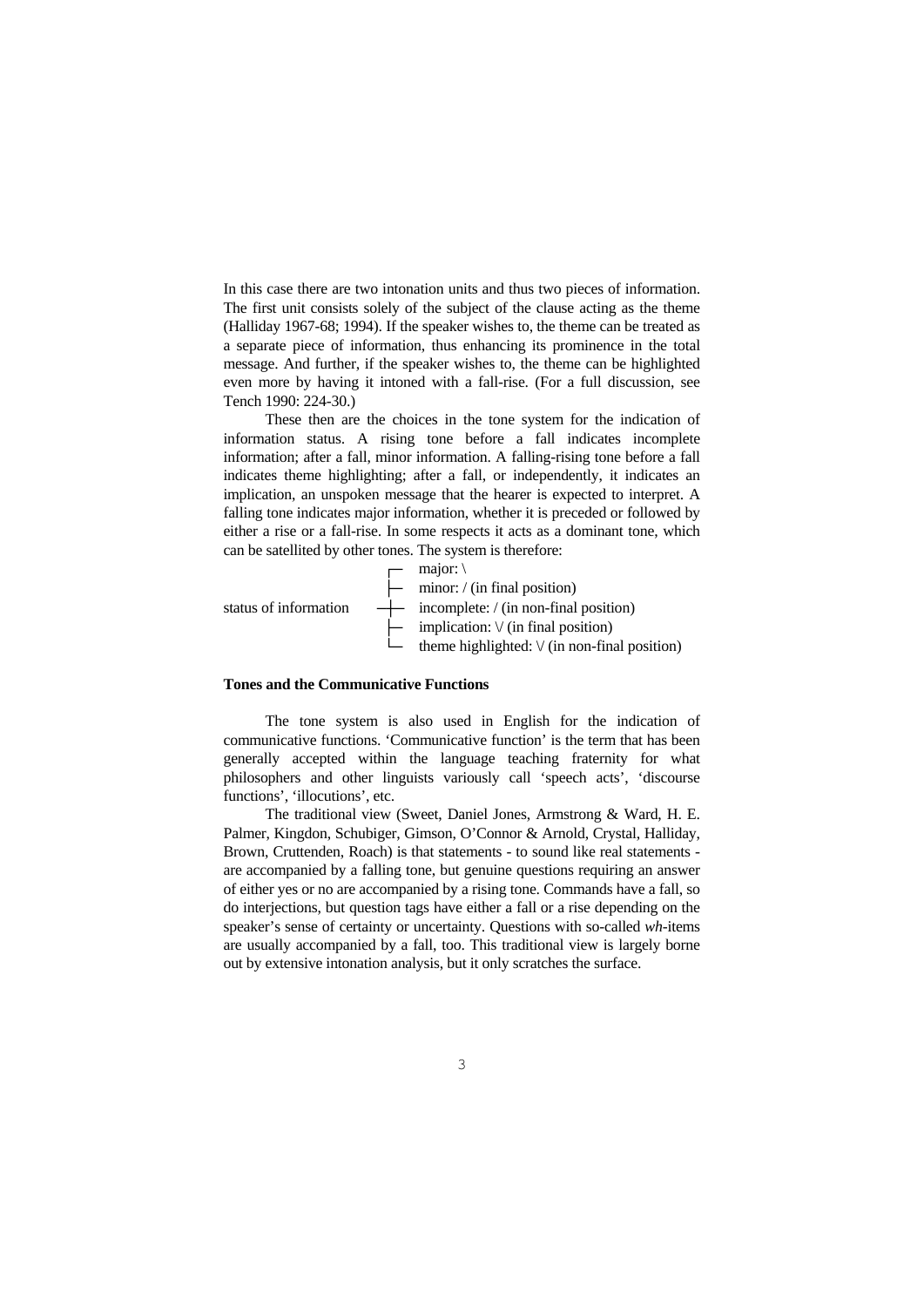Before I begin a detailed discussion, I will consider briefly a question that must have come to mind. If the tone system of English realizes two quite different functions in spoken discourse, how can one tell when a rise, for instance, is indicating information status and when it is indicating a communicative function? The phonetic answer is easy in theory, but sometimes difficult in practice: a rise is operating in its informational capacity when it belongs to an intonation unit that is dependent upon another. When indicating either incomplete or minor information, its intonation unit is tied very closely - often with no pause - to another unit; such a unit acts as a kind of satellite to the other. The same is true of the non-final fall-rise indicating the highlighting of a theme; it is closely attached to another unit without pause. However, when a rise is operating in its communicative capacity, it is operating in an independent intonation unit, which is often separated from preceding and following units by a pause, or even silence, or, of course, by a change of speaker. Furthermore, the rise for information status is usually confined to neutral rise, from low to mid; whereas the rise for communicative functions not only uses a neutral rise - and in that respect is wholly indistinguishable in form from its use in information status - it does have the potential for high and low variations to add an attitudinal dimension to the question (or whatever). However, I do concede that in much informal conversation, with its false starts, hesitations, abandonments, etc, it is often difficult to apply the criteria of dependent and independent intonation units. In such cases, we rely more heavily upon grammatical and pragmatic cues from the context.

 You will notice that falling tones are associated not with satellite, dependent, units of intonation, but with the more central, nuclear, independent, units. This befits its designation of bearing major information. This particular status of the fall is bolstered by the observation that usually between half and two-thirds of all tones are falls. Prepared or rehearsed discourse has a relatively high proportion of rises, which demonstrates the planning of incomplete information with complete, but even so, half the tones are falls; a higher proportion of falls is found in unprepared unrehearsed, speech, up to 65%. Falls dominate, in both frequency and function, and this dominance is manifest in the tone system in communicative functions, too.

 The dominance of the falling tone is manifest in two ways: first of all, even from the brief introduction to communicate functions given so far, there are more functions that use the fall than use the rise:

| Communicative functions with fall |  | with rise |
|-----------------------------------|--|-----------|
|-----------------------------------|--|-----------|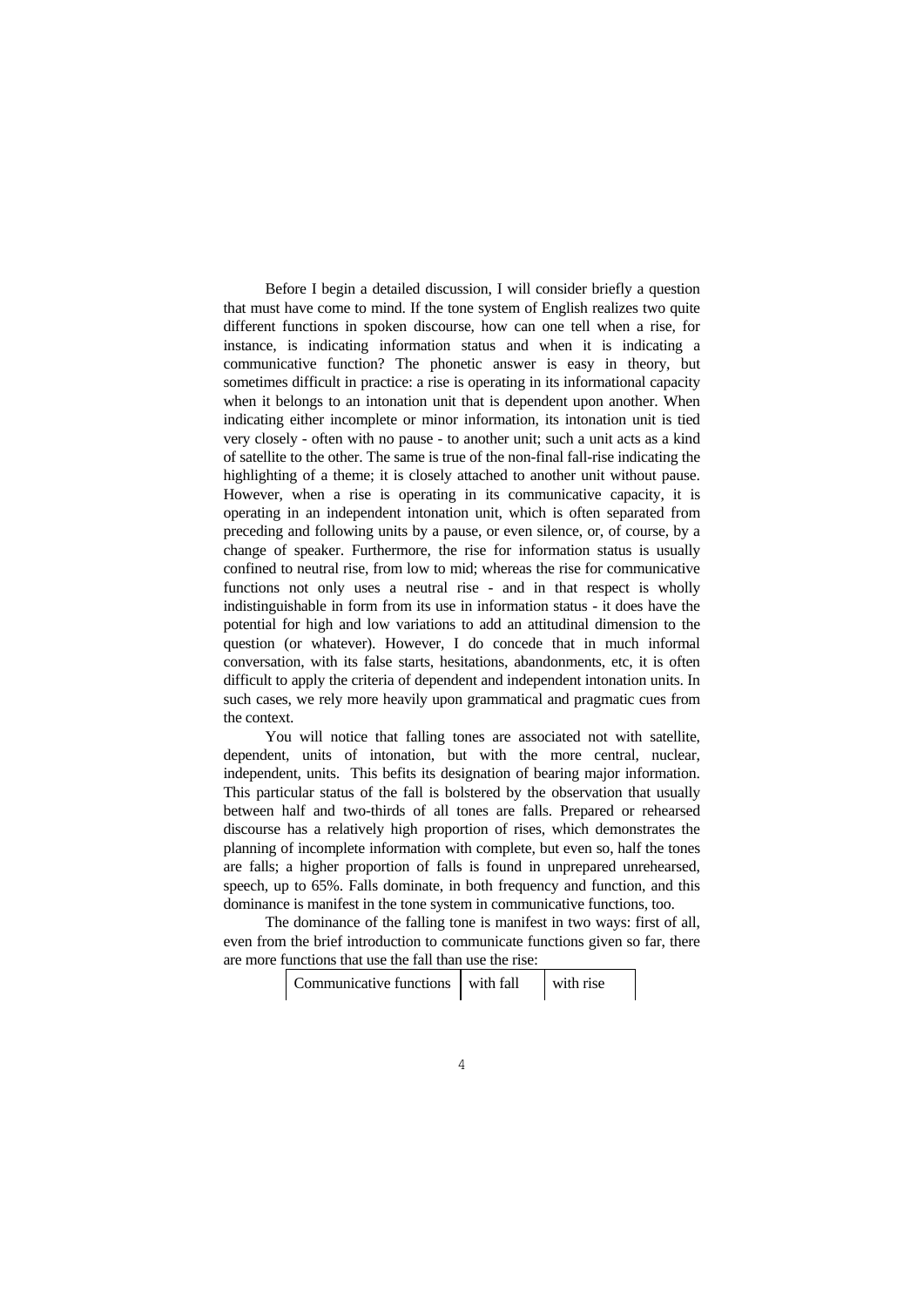| statements<br>yes/no questions |  |
|--------------------------------|--|
| $wh$ -questions                |  |
| question tags                  |  |
| commands                       |  |
|                                |  |
| interjections                  |  |

 Secondly, the fall is associated with the speaker knowing something, telling something, and in the case of interjections, expressing their own feelings: the speaker's knowledge, authority and feelings dominate. On the other hand, the rise is associated with the speaker not knowing and therefore having to ask. The difference in the use of falls and rises in question tags mirrors that distinction: a fall represents the speaker being pretty sure and the rise the speaker being unsure. Generally speaking, a fall represents dominance and a rise deference.

 But what about those questions that begin with *wh*-words (*who, whose, whom, what, which, where, when, why, how*)? Surely, they are questions that indicate the speaker's lack of knowledge, but they are accompanied with falls - and falls are associated with knowledge. The answer is quite simple. In the case of the *wh*-questions it is only one part of the whole proposition that is unknown. For instance, if I ask

6 What are you going to  $\dot{d}$  tonight

it presupposes that I know that you are going to do something tonight; there is only one part of the whole proposition that I do not know, but the rest I do know. If, on the other hand, I ask

7 Are you going to /do anything tonight

I am indicating that I do not know if the proposition (that you are going to do anything tonight) is valid or not. In the *wh*-question, I know that you have a plan; in the yes/no question, I do not know.

 The fall in 6 indicates my knowing; the rise in 7 indicates by not knowing and furthermore, my deference to the knowledge that I presume my interlocutor possesses. So, although it may at first seem that a falling tone in a *wh*-question counters the general principle, it does in fact confirm it.

 This explanation of *wh*-questions having a fall can even be illustrated in very common questions like

- 8 What's the \time
- 9 What's your \name
- 10 Where do you  $\langle$ live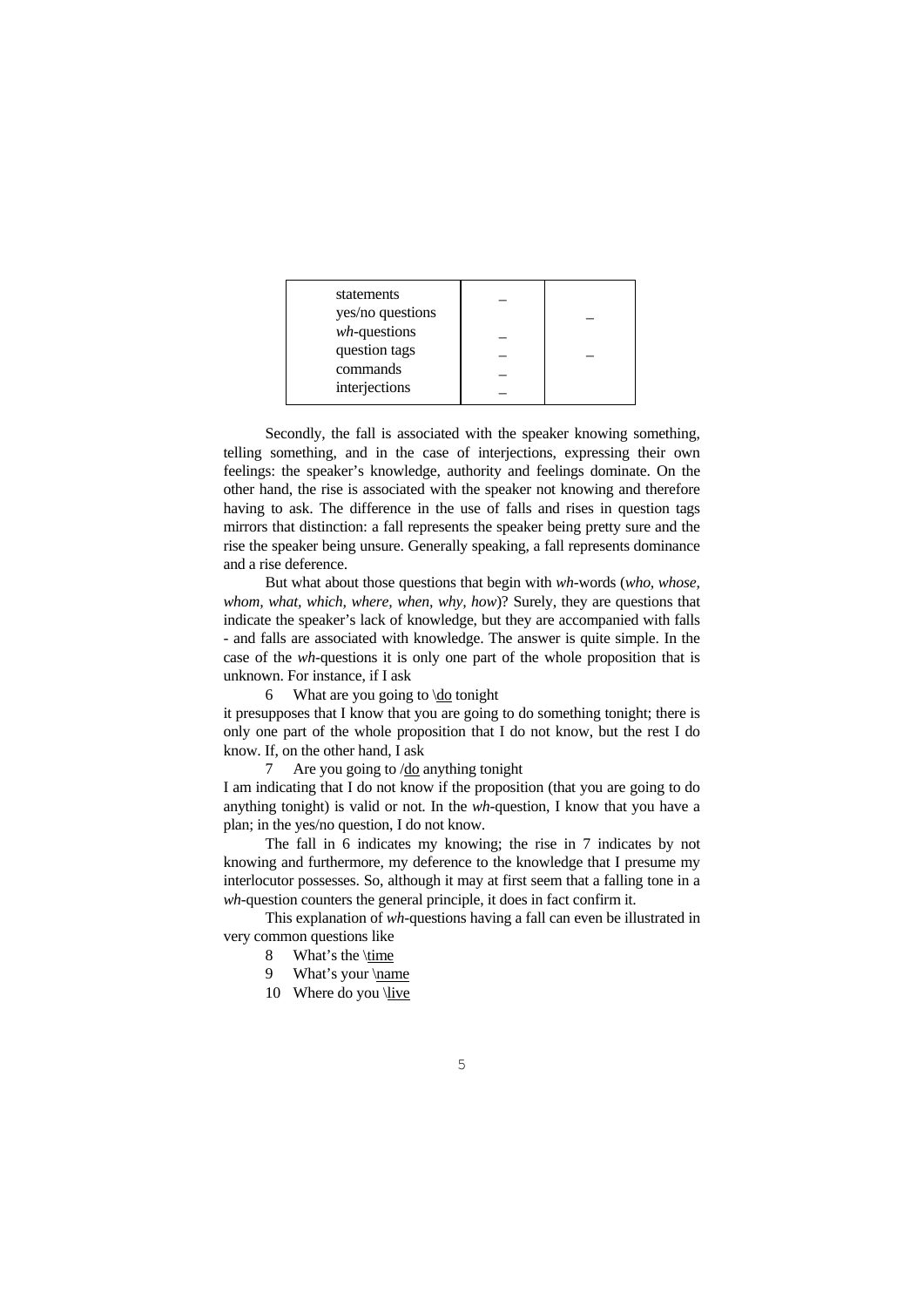### 11 How \are you

The fall in each of these questions represents the speaker's presupposition of the validity of an underlying proposition, even if it is so obvious that to question it sounds odd: the time must be something, you must have a name, you must live somewhere, you must be in some kind of condition, and in the case of 12:

12 Who \are you

you must be somebody!

 Three points must be noted. The first is that we are, in fact, again handling a speaker's perception of the communicative function, whether that perception is, in our estimation, accurate or not. A speaker may act as knowing something, but in fact be quite mistaken, as in

13 Twenty per cent means a \quarter

The speaker might in fact lie, but still acts as the one who knows and tells. Similarly, a speaker can ask a question even when they know the answer, what we call a rhetorical question; but the speaker has still got to use the appropriate rising tone to make it sound like a question:

14 Is that the right way to /do it

 The second point is that there is always more than one way to intone an utterance. What appears on the surface as a statement can be intoned as a question; 13 could also be intoned as follows:

15 Twenty per cent means a /quarter

meaning something like a genuine, but challenging question "Is that what you really think?" And 14 could be intoned with a fall:

16 Is that the right way to \do it

meaning something like a genuine, but challenging statement: "I think that is the wrong way to do it".

 Probably every example that has been given so far is capable of being intoned differently. But there is at least a tendency for declarative clauses, *wh*interrogative clauses, imperative clauses and interjections to be intoned with a fall to effect, respectively, statements, *wh*-questions, commands and expressions of personal feelings; and for polar interrogative clauses to be intoned with a rise to effect a yes/no question.

 The third point is an extension to the second. Although there is an observable tendency for declarative clauses etc to be intoned in a particular way, it is equally observable that clause types and communicative functions do not always match - as in 15 and 16 above. The tone system, however, always indicates the communicative functions, whatever the clause type may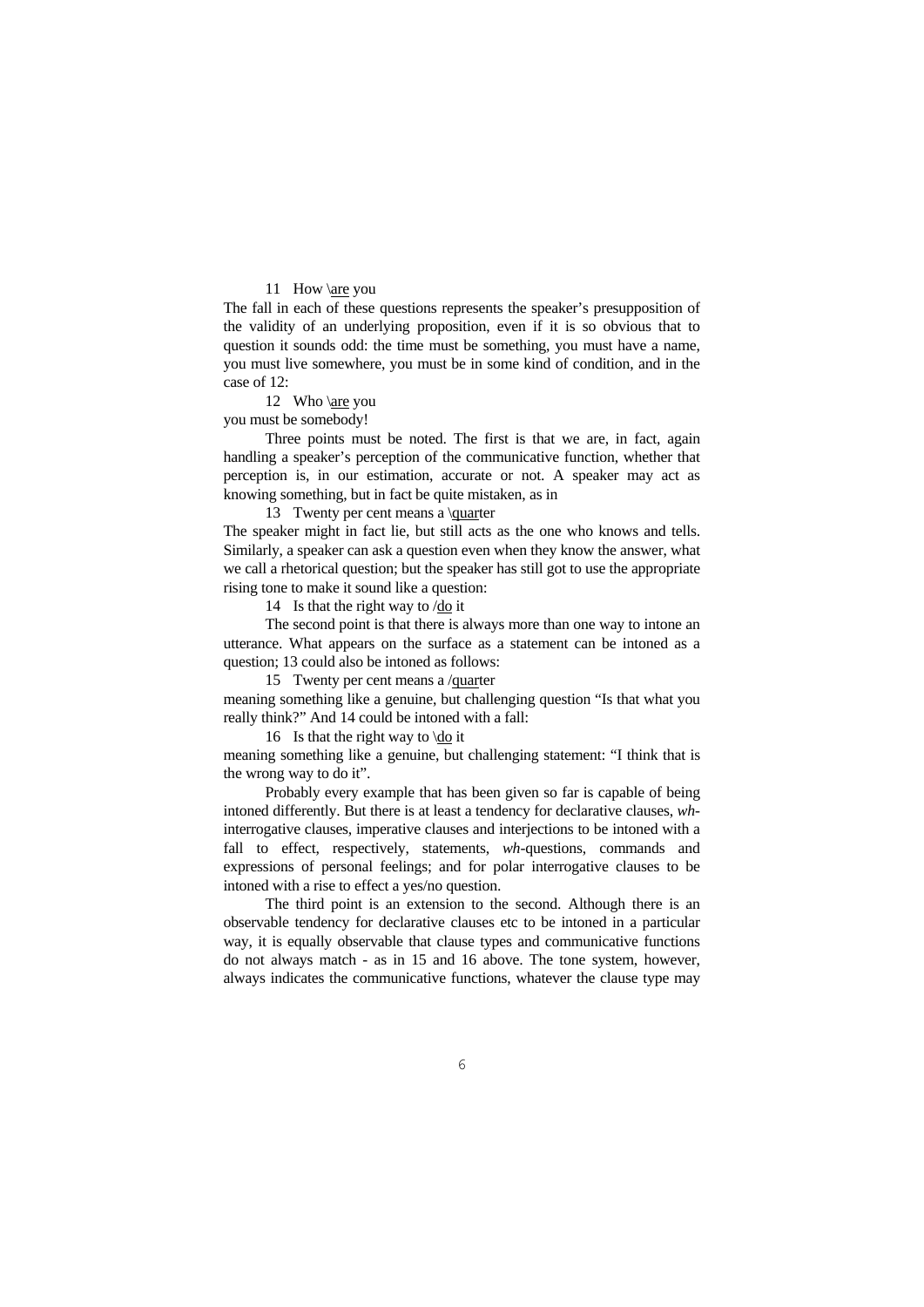be. It would be quite wrong to suggest that declarative clauses are realized by falls; it is not the clause that is realized by a tone, it is the communicative function. 15 and 16 above illustrate this. We can also illustrate this with a consideration of the intonation to the following imperative clauses:

- 17 Stop \talking
- 18 Take that silly \look off your face
- 19 Have a cup of \tea
- 20 Stir \well
- 21 Have a nice /time
- 22 Say that  $a$ /gain (and I'll \hit you)

17 and 18 would no doubt be regarded as commands, and the speaker's authority is expressed in the choice of the fall. 19 and 20 are also imperatives with a falling tone, even though they are not, strictly speaking, commands; 19 might be interpreted as a recommendation, 20 as an instruction, but in both cases, the speaker still considers him- or herself to be the dominant partner in the exchange. 21 would seem strange with a fall, because we know that we cannot command a person to have a nice time; such a result is outside the speaker's control; 21 is, in fact, a wish and because it is the listener's feelings that are affected, not the speaker's own feelings, a rise is the more appropriate choice of tone. 22 is part of a threat; it is the opposite of a command, the speaker does not wish the listener to repeat what they have already said. The rise, in this case, might simply be an indication of incompleteness, because the substance of the threat is yet to come.

 It might also be noted that not all commands are necessarily issued in imperative clauses, but they must be accompanied by a fall to indicate the speaker's authority, e.g.

- 23 Thou shalt have no other gods be\fore me
- 24 All library books must be returned by \Friday
- 25 Silence in \court
- 26 A\way with you all

#### **Dominance and Deference in Communicative Functions**

 We have seen that the traditional description of the intonation of communicative functions associates falls with statements, *wh*-questions, commands and interjections - all displaying the speaker's dominance in respect to information, authority and the expression of personal feelings - and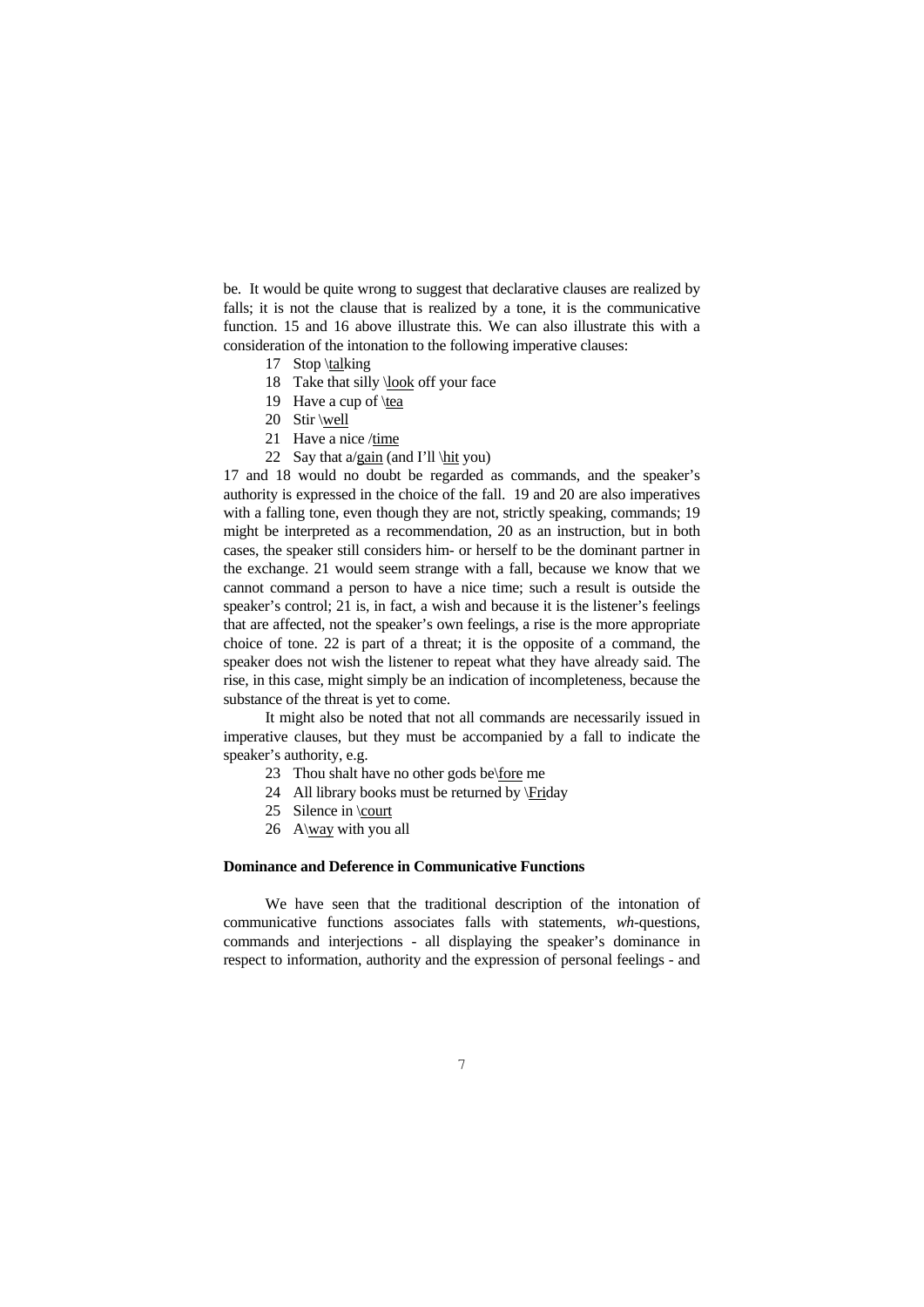rises with yes/no questions - displaying the speaker's deference to the hearer's assumed knowledge.

 There are, however, very many more communicative functions than those just listed. The traditional list is based on the types of clauses recognized by grammarians: declarative for statements, two types of interrogatives for two types of questions, imperatives for commands, and verbless for interjections. I have also hinted at another point, and that is that there are many more communicative functions than those recognised in traditional grammars. I have made reference to wishes, requests, instructions, recommendations, acknowledgement of the listener's personal feelings, and there are, of course, other functions like greeting, bidding farewell, thanking, apologizing, congratulating, and so on - all things we use language for.

 Now, there is no special tone for each separate communicative function; the resources of intonation are simply not sufficient for so many different functions. The tone system simply indicates the speaker's status vis a vis the hearer: either as dominant or deferent. All the communicative functions can be grouped into three kinds: relating to knowledge in respect to information, reality and belief; to authority in respect of influencing other people's action ('suasion'); and to social interaction (see Leech & Svartvik 1994 as the basis for this classification). We will now consider each of these three groups of communicative functions and show how the tone system operates to indicate dominance and deference.

#### **i) Information, reality and belief**

In the area of information, reality and belief, there is a little more to be said. A fall indicates the speaker's dominance (knowledge) and a rise their deference to the presumed superior knowledge of the addressee. This is best seen in pairs of contrasting intonation units, as in 13 and 15, 14 and 16. The case of tags illustrates the general principle well:

27 He's finished with my  $\text{book}$  |  $\text{hasn't he}$ 

which sounds as if the speaker is pretty sure of the fact, and

28 He's finished with my  $\text{book}$  | /hasn't he

which sounds as if the speaker is not so sure.

 In a study of the succession of communicative functions in an ordinary piece of spontaneous informal dialogue (Tench 1990:318-333) the following functions were noted with falling tones: statements, answers, explanations, reports, agreement, acknowledgement, descriptions, suppositions, hypotheses,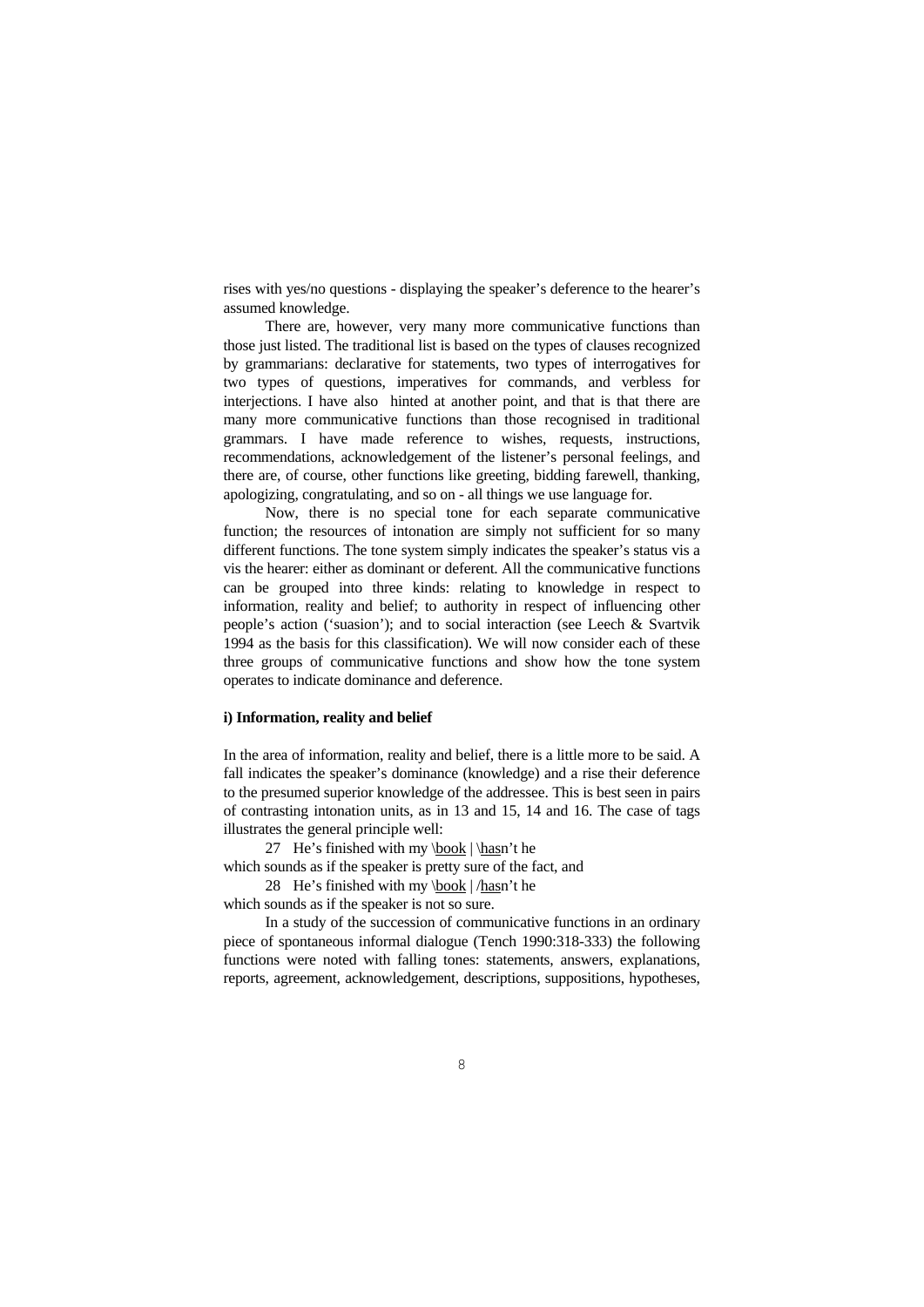deductions. They all presuppose the speaker's dominance in knowing and telling.

 The functions with an accompanying rise were questions, appeals and requests, which are all functions in which the speaker acknowledges knowledge, or authority, in the addressee

 Other communicative functions that display speaker's knowledge and therefore, are accompanied by a fall, are denials, affirmations, and, of course, disagreement. The expression of doubts and hope are, like suppositions and hypotheses, expressions of belief rather than knowledge; in these cases, the speaker's dominance is realised in the observation that it is the speaker's doubts, hopes, suppositions, hypotheses, etc that are expressed. Expressions of doubt, for example, are typically accompanied by a falling tone:

29 I doubt if he would \come

30 I wouldn't have \thought so

31 I can't imagine he \would

 It is sometimes argued that the fall-rise properly expresses doubt. But this is not the case. In 29, doubt is expressed lexically, and in 30 and 31, by other wordings. It is true that these three utterances could have had a fall-rise, but the fall-rise itself does not mean doubt - otherwise 29 would have to be considered as doubly doubting. The fall-rise simply means that an extra message, an implication, is in the mind of the speaker, eg.

32 I doubt if he would \/come

33 I \/doubt if he would come

 If we knew, or invented a context, we could speculate on possible implications; perhaps for 32 "So we'd better select someone else as chairman", and for 33 "but, of course, I can't be sure".

 Similarly it has been argued that the expression of possibility is indicated by a fall-rise. Again, this is not so. Possibility can be indicated lexically as in 34, or grammatically as in 35

34 It's \possible

35 I \might be able to do it

and the expression of possibility is quite happily accompanied by a fall. As with doubt, a fall-rise merely indicates implication; thus

36 It's \/possible

and

37 I  $\forall$  might be able to do it

might imply "but I can't be certain".

But what difference would a rising tone make in these instances?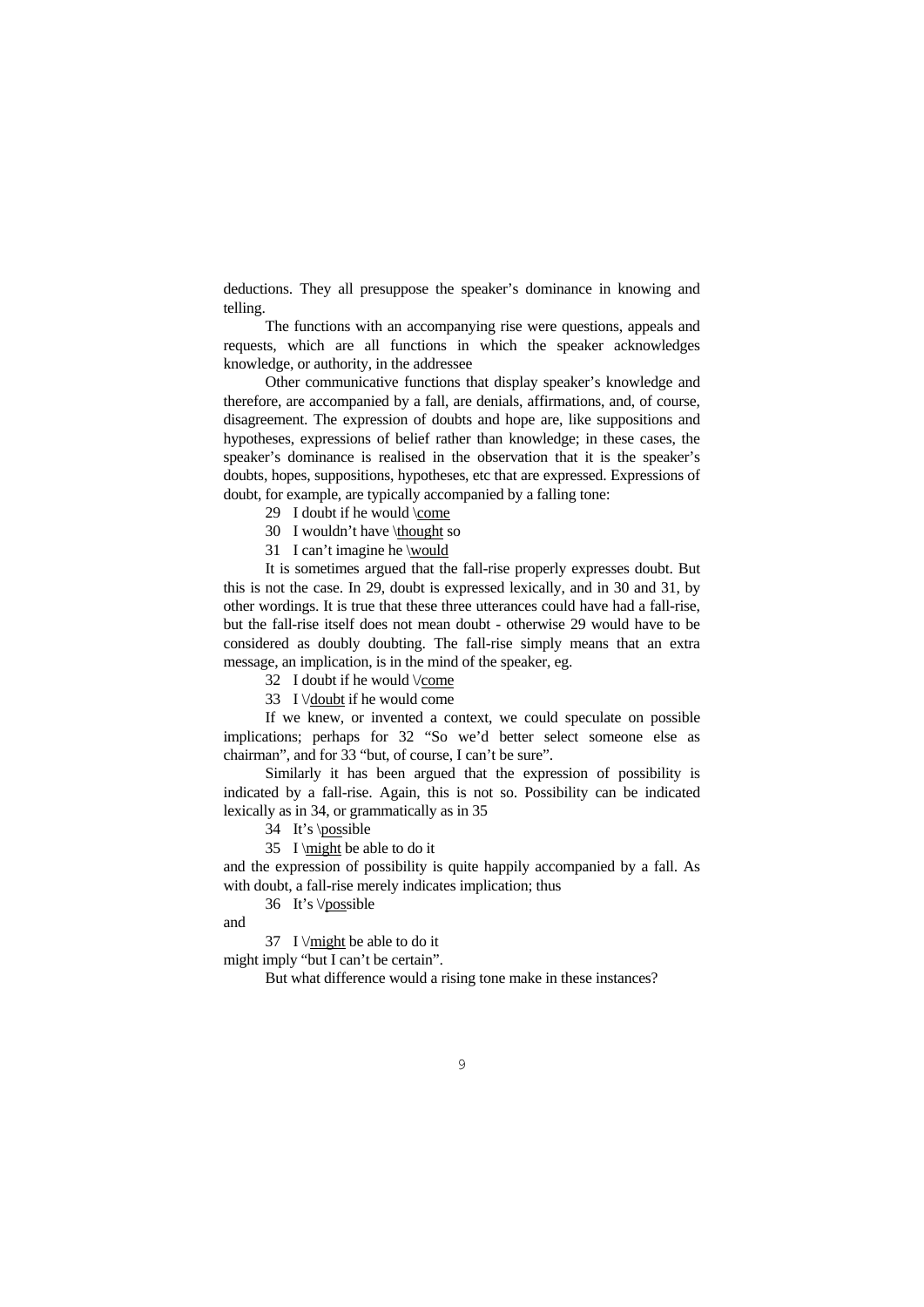38 It's /possible

39 I /might be able to do it

 The communicative function is now quite different. Imagine that somebody presents the proposition that a small country like Luxembourg could win the World Cup in football and your answer is 38, what you are doing is conceding to your addressee that the proposition might be valid; you are deferring to the possible validity of the addressee's statement. Or, in the case of 39, you are unexpectedly invited to participate in a meeting as the chairman in a week's time; you concede the possibility. A concession is a kind of deference to somebody else's proposition; as such, it is signalled by a rising tone.

 Contradictions are also signed by a rising tone. You may wish to contest somebody's claim that you forgot all about some arrangement, by saying

40 Oh no I /didn't

 Contradictions are regularly accompanied by a rise; it seems to signal that the other person may have grounds for making an assumption, e.g. in this case, your non-appearance at the meeting, and you concede that.

 Challenges also regularly take a rising tone. In one sense, a challenge, like a contradiction, is a concession to the other person's statement of fact, but there is an element of enquiry about it, too: "Are you sure of your facts?" In response to someone's statement that her grandfather is travelling to Timbuktu, you might respond:

41 Your grandfather's travelling to Timbuk/tu

 Because a challenge by its very nature, is a strong expression, it is often accompanied by a rise to a high level.

 Concessions, contradictions and challenges all typically take a declarative clause structure, but because of the sense of deference inherent in these communicative functions, a rising tone is appropriate. Challenges can, in fact, take the form of any clause type, because in essence, a speaker who challenges uses the wording of the original, and the rise indicates as much as anything else: "Is that really what you meant to say?" If the original was "Let's go to the beach", the challenging response might be

42 Go to the beach on a day like /this

 The term 'echo question' is often used when an interrogative clause is being challenged. If you are asked if you are going to meet somebody who you happen to dislike, you might respond

43 Am I going to meet /him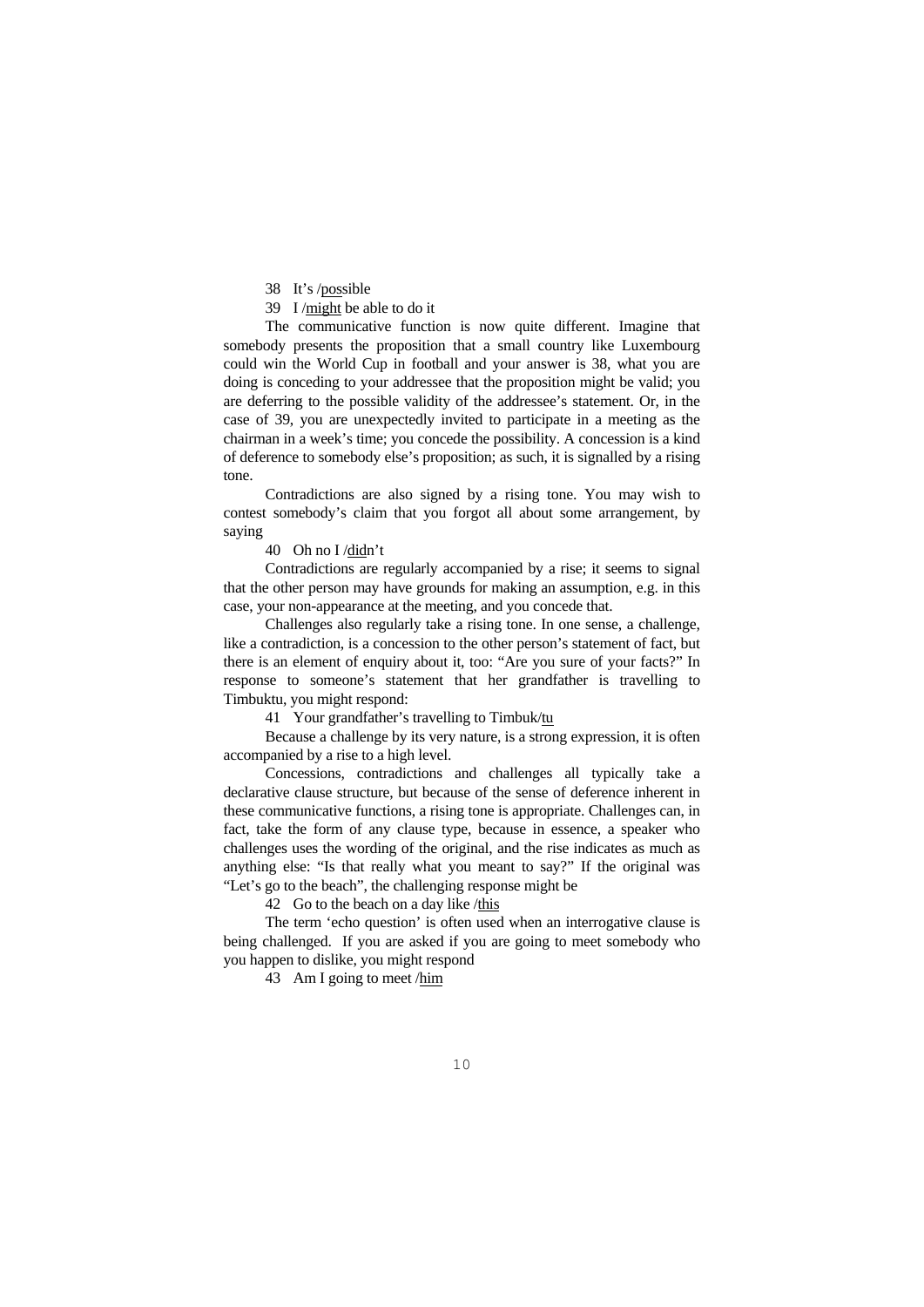with the meaning of "Can you be really serious in asking me such a question?" *Wh*-echo questions are common, with the tonic on the *wh*-item itself:

44 /What did you say you're going to do

45 /When is he coming

which can either have the force of a challenge or be a genuine request for a repetition of something you mistook or misheard.

 Rises, of course, are most typical of enquiries, elicitations for information on the validity of a proposition, which are usually structured as polar interrogatives:

46 Are you going a/way for Christmas

 But just as rises can accompany declarative clauses, falls can accompany polar interrogatives. There is a kind of question that a speaker can employ not so much to make an enquiry, rather to guide the listener to taking a course of action or agreeing to an idea

47 Are you \satisfied now

really means "I think you should be ...", and

48 Can you pay me by \cheque then

really means "That's what I want you to do".

 These 'conducive' questions are not genuine enquiries after information, but are opinions stated in disguise. Guesses often take the form of a polar interrogative, but take a falling tone:

49 Have you heard all this be\fore

(See Hudson 1975 for further discussion)

 If 49 had been accompanied with a rise, it would have been interpreted as a genuine question, but the choice of a fall indicates the speaker's guess that the other has indeed heard all this before.

 Denials can follow the same pattern. We have seen above, that a denial takes a falling tone, because the speaker is sure of the facts. Denials may appear in polar interrogative form, as well as declarative, but the sense of enquiry of the polar interrogative is countered by the fall:

50 Have I ever let you \down

meaning, of course, "I have never ..."

 Exclamations often take the form of a negative polar interrogative, e.g. *Isn't it hot*. A frequently used expression of exclamation when looking at a young infant is

51 Isn't he like his \mother

The falling tone makes this utterance unmistakably a comment.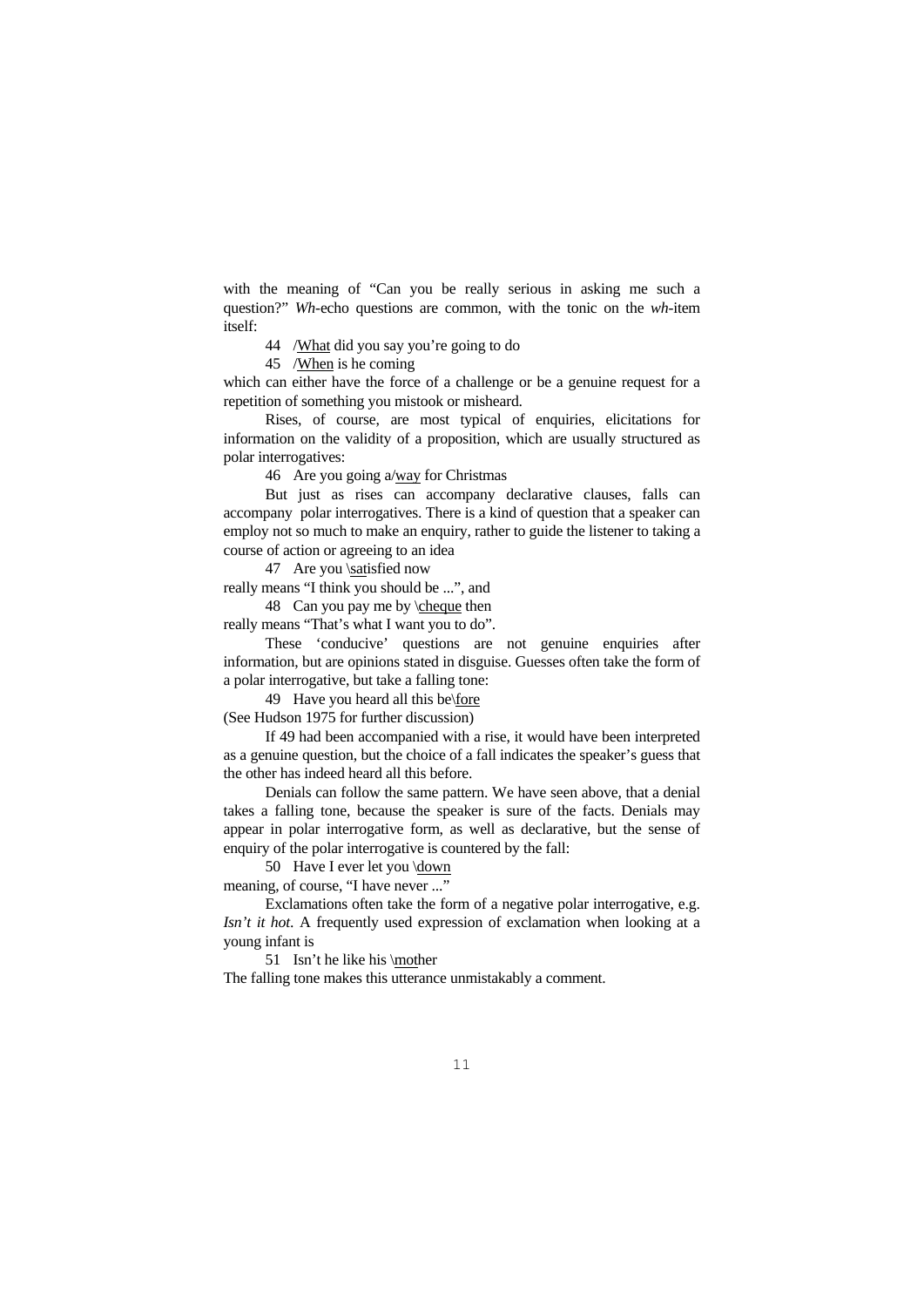Two other typical communicative functions that combine polar interrogatives and falling tones are prompts and lead-ins. A prompt takes the form of a question, but its real intention is to get someone to comment on a matter. This is a technique often used by people interviewing on radio and television; here is an example from Brown's (1990) broadcast data:

52 Do you be\lieve | that prices can be cur $\tilde{a}$ 

What the interviewer intended was a prompt to commit the politician to expressing an opinion, i.e. "I want you to tell me whether ..."

 Lead-ins are similar. A preliminary utterance to telling a joke often takes this form:

53 Have you heard the joke about the two poli\ticians

What this really means is "I'm going to tell you a joke about ...". Similarly, an utterance like

54 Do you know about Mr \Evans

said without giving you a chance to reply is in fact just another way of saying "Let me tell you about ..."

We have seen, then, that a falling tone indicates the speaker's knowledge and certainty in respect of information, reality and belief: they know, and tell. A rising tone, on the other hand, indicates a deference to the other person's presumed knowledge: they don't know and ask or they acknowledge some degree of validity about the other person's knowledge. In general terms, a fall indicates the speaker's dominance, a rise the speaker's deference.

#### **ii) 'Suasion'**

 In a similar way, a fall indicates dominance in the realm of suasion, ie. influencing people's action; a fall indicates the speaker's authority. Whether there is justification for such authority, or not, is not the issue: the speaker can act as one with authority. A rise indicates deference to the other person's authority or decision. The difference between a command and a request illustrates this. A person can only command if they have the authority to do so - whether the authority is legal, moral, physical, etc. With a request, a person asks another to do something, leaving that person the ultimate decision to act, or not.

Compare, for instance, the difference between

55 Turn the \radio off

and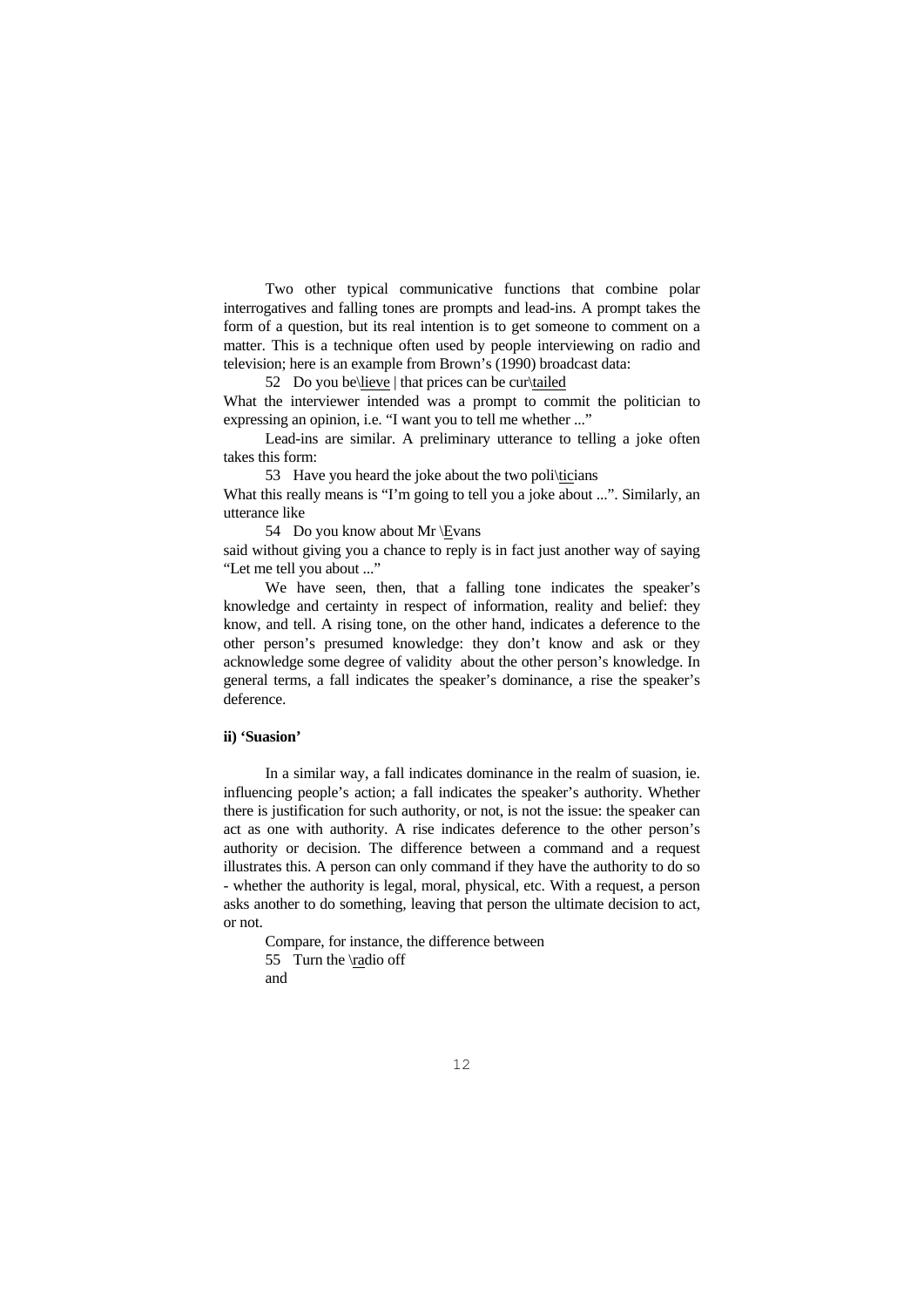56 Turn the /radio off

 The second sounds much gentler, more polite. Indeed, a person who regards themselves as having authority, may nevertheless decide to project themselves as less authoritative by deliberately choosing to use a rising tone. In general terms, then, in the realm of suasion, a fall indicates authority: they decide, and tell; a rise indicates deference to the other person's authority and decision: they don't decide, but leave the decision to the other.

 We will now consider other communicative functions from this point of view. A parent exercising authority over a child might say:

57 Don't talk with your \mouth full

On the other hand, that parent could try to achieve the same result by a different tactic:

58 Don't talk with your /mouth full

A prohibition requires a fall; a plea, a rise.

What is the difference in tactics between 59 or 60?

- 59 Come \on
- 60 Come /on

The first could be interpreted as a demand: "this is what you have to do"; the second is an example of coaxing: "I do wish you would ...". The first has a ring of authority about it; the speaker has decided what you should do, and tells you. The second has a ring of wishing or pleading; it may indeed be uttered with a degree of forcefulness, but the speaker is coaxing rather than demanding. Commands, prohibitions and demands suggest speakerdominance; requests, pleas and coaxing suggest deference - but, tactfully deployed, may achieve the results desired by the speaker!

 Advice and recommendation are usually accompanied by falls because they contain a degree of authority on the part of the speaker. Suggestion and invitation take a rise for, by their very nature, they allow the other person the final decision. Let us consider some examples:

61 You should take a little \break

62 You could take a little /break

 The combination of the fall with a clause containing should will certainly be interpreted as advice: "That's what I think you should do". The rise and could are more likely to be thought of as communicating a suggestion: "That's one possibility you could consider doing". The whole idea of advice contains the element of respect for the authority a person has. Suggestions are alternative courses of action, from which the other person can select; a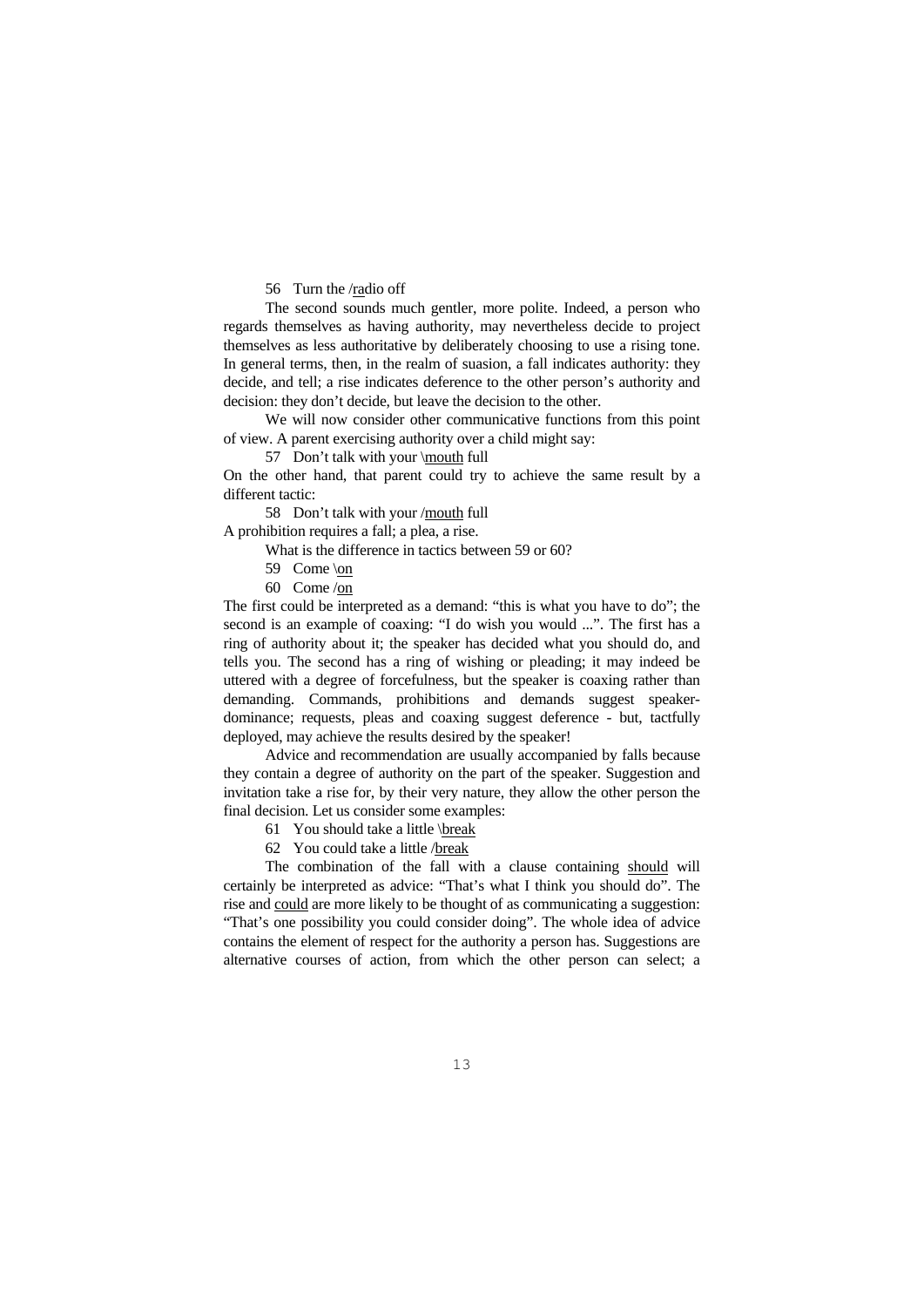suggestion may also be a single course of action for the other person to consider; either way, it is the other person who is left with the decision.

 Now, if I follow the advice of 61 or the suggestion of 62, I might possibly ask, "Well, what shall I do?" The reply might be 63, or possibly 64

63 How about a cup of \coffee

64 How about a cup of /coffee

In this pair, the wording is parallel, but again the fall of 63 expresses advice and the rise of 64 a suggestion.

 Recommendations and invitations follow the same pattern, with the speaker's dominance in the former reflected in an accompanying fall, and the speaker's deference to the other person's decision in the latter in a rise.

65 You ought to try this new \coffee

66 Would you like to try this new /coffee

67 Have a  $\qquad$ 

68 Have a  $/go (=$ "Wouldn't you like to ...?")

 However, if the lexical verbs *suggest, invite, request, plead* are used, they are not accompanied with a rise.

69 I suggest a cup of \coffee

70 I would like to invite you for \dinner

71 We request the pleasure of your \company

72 I'm \pleading with you

 Why do these take a fall, when, after all, they actually contain the verbs that refer to the communicative function? One answer might be their greater deal of formality, but whatever the degree of formality, that should not alter the basic type of communication that they are. A better answer is that these utterances are really announcements of a suggestion, invitation, request and plea; announcements derive from a speaker's decision: "This is what I'm going to do - I'm going to ...". And speaker's decisions are indicated by falls.

 Promises take a fall; the speaker has decided on a course of action and seeks to guarantee it:

73 I'll let you know to\morrow

74 We promise you a quick re\ply

 Threats take a fall, too; a threat has all the features of a promise, but with a negative effect on the person addressed

75 (Say that a/gain) and I'll \hit you

76 Don't you \dare tell lies

 Offers take a rise: the speaker offers a course of action, but allows the other person to decide: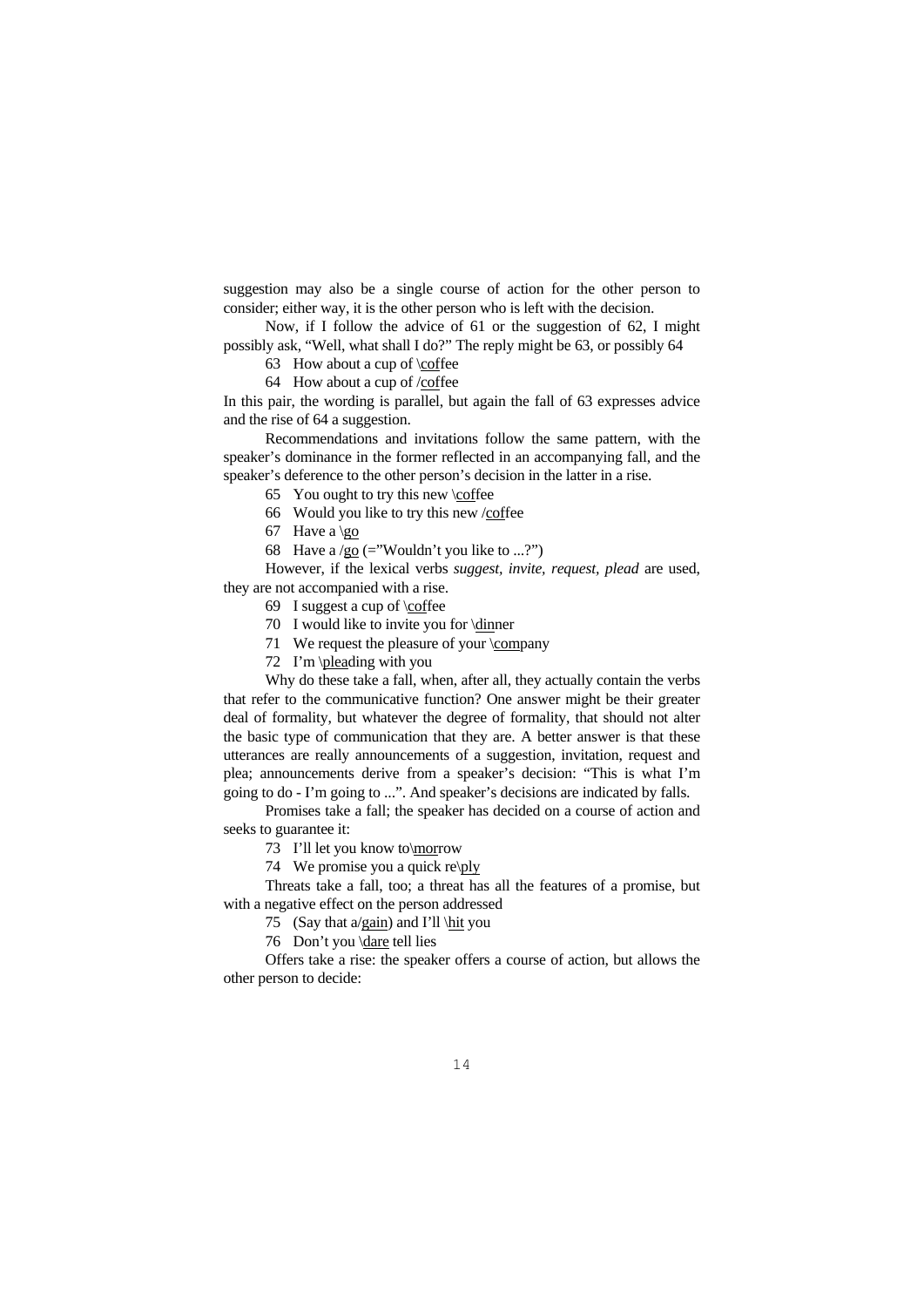77 Can I /help you in any way

78 Another cup of /coffee

 Warnings also take a rise; although the speaker warns, it is the person warned who has to take the decision; the speaker recognizes this, with the choice of the rising tone.

79 Look where you're /going

80 /Careful

 Offers and warnings can be announced by using the lexical verbs *offer* and *warn*; and as announcements, they are likely to be indicated by falls:

81 We offer the best service in the \town

82 I'm \warning you

 Appeals take a rise. Appeals are attempts by a speaker to get the other person to re-consider a course of action, e.g.

83 (A: I'll have to throw this coffee a\way)

B: You don't have to do /that

 84 (A: But the coffee tastes \awful) B: It's not /so bad

 But the intention of an appeal is often to get the other person to consider a course of action favourably; this kind of appeal often takes the form of *you see, you must understand,* e.g.

85 You /see (I've \got to pay him today)

86 You must under/stand (we can't af\ford a holiday)

 The appeal may be directed at the other person's general knowledge, or particular local knowledge, or knowledge of a particular word; this kind of appeal usually takes the form of *you know*, e.g.

87We wanted to go to - you / $know$  | that little place in  $\langle \text{Italy} |$  that's inde\pendent

 88 (A: I'm going to get the \tickets) B: The /tickets

A: You /know | the tickets for the \circus

 89Then they wanted to - you /know what I mean | what they did to \Nixon

 The use of the lexical verb *appeal*, however, as in the other cases above, suggests an announcement rather than an appeal; hence a falling tone:

90 I'm appealing to your common \sense

 Thus, in general terms, communicative functions that display the speaker's dominance - authority, decision-taking, announcing - are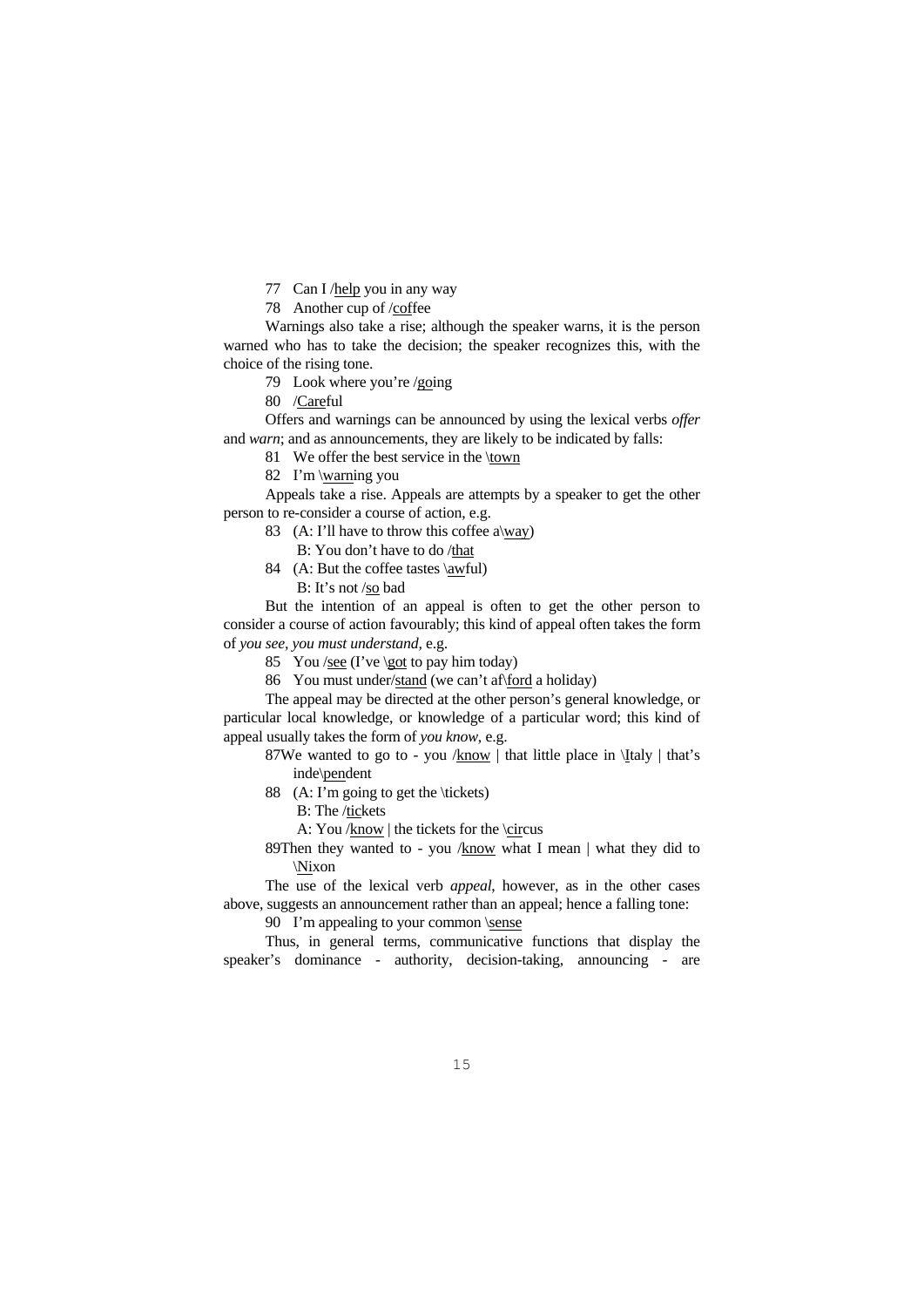accompanied by a fall; those that display the speaker's deference to the other's authority or their right to decision-taking take a rise.

## **iii) Social exchanges**

 The third category of communicative functions is social exchanges. These kinds of communication do not involve either the provision or elicitation of information, nor are they primarily intended to influence other people's action; they are simply intended to establish and maintain relationships between people; for instance, greeting and bidding farewell, introductions, attracting attention, apologizing, sympathizing, wishing, thanking and so on. Once again, some of these functions seem naturally to require a fall, others a rise, and yet others either. Let us take greetings and farewells as examples.

Farewells are typically accompanied by a rising tone, e.g.

- 91 Good/bye
- 92 Cheeri/o
- 93 See you a/gain

 However, if the parting is regarded as only temporary, a fall accompanies the farewell, as if a piece of information is being given, e.g.

94 See you this \evening

Greetings take either a fall or a rise, e.g.

- 95 Good \morning
- 96 Good /morning

 What is the difference? Falls tend to focus attention on the speaker's feelings, whereas the social functions in which the other person's feelings, or attention, are in focus, are expressed by means of the rise. In farewells, we attend to the other person's feelings: we are thinking of them, rather than ourselves, when we bid them farewell. If you say goodbye with a fall, you create a very different situation:

97 Good\bye

It sounds very much like a dismissal in which the speaker's feelings dominate. The speaker's feelings dominate even mere provocatively in

#### 98 Good \riddance

which will only take a fall - a rise in 98 would sound like mocking.

 But what is the difference between 95 and 96? A rise in a greeting seems to suggest an interest in the person(s) addressed; O'Connor & Arnold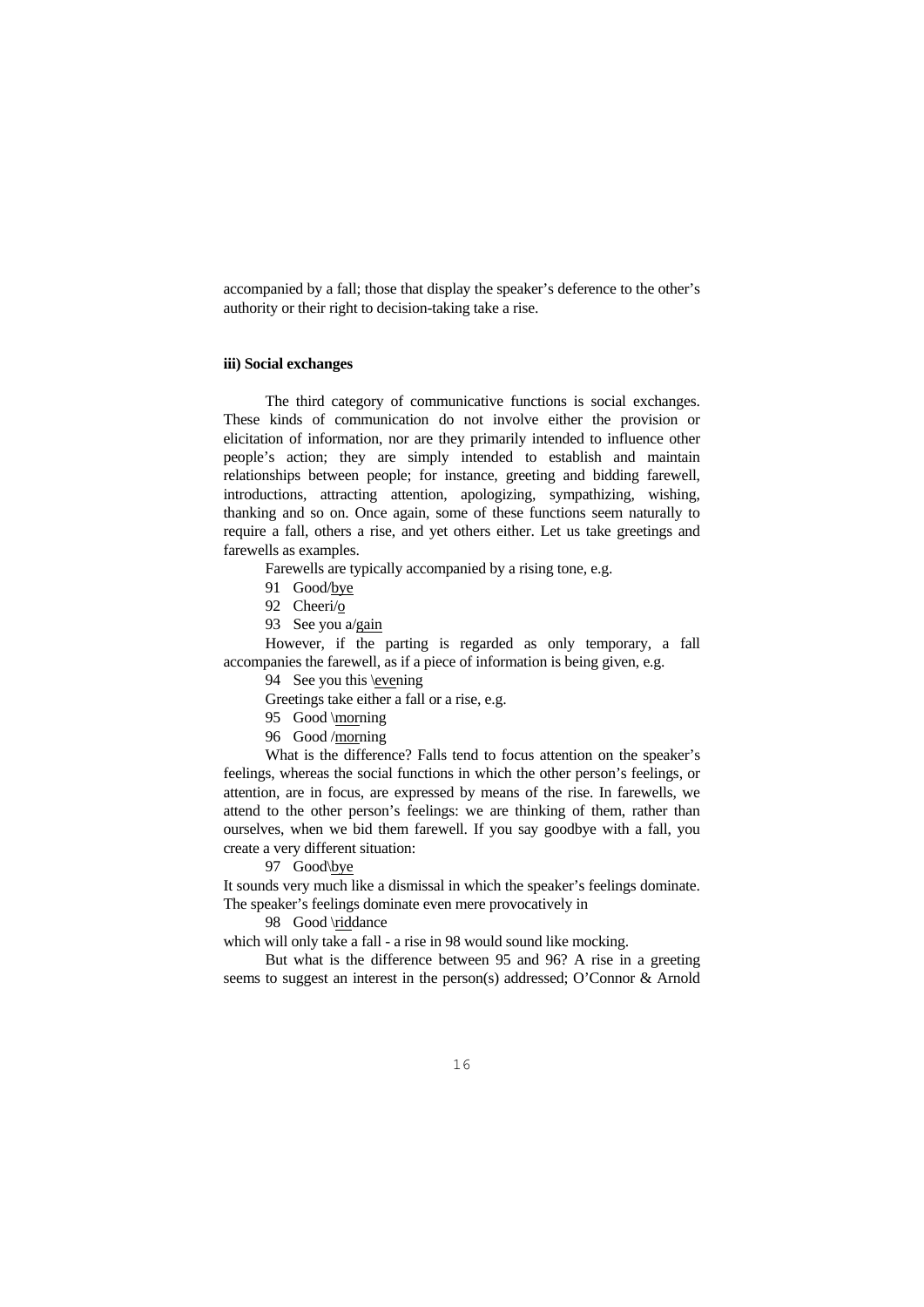(1973: 66) describe it as "bright" and "friendly". This is not meant to suggest that the fall is unfriendly or unconcerned with the person(s) addressed; all it means is that the greeting with a fall is a plain greeting, possibly a little formal: "I am greeting you". The rise seems to mean: "I am acknowledging you as I greet".

 The same difference can be detected in thanking. A fall means: "I am thanking you".

99 \Thank you

 A rise seems to mean "I am acknowledging you as the one I thank" (Knowles 1987: 195):

100 /Thank you

 Greetings and thanking seem to take a fall as a neutral tone, but a rise to indicate an interest in the other person's(s') feelings. Greetings on the phone, however, generally take a rise:

101 Hell/o

The speaker seems to be acknowledging the initiative taken by the caller and thus defers to the caller's attention. (This was noted as early as 1945 by Pike (1945: 68); see also Leech & Svartvik 1994: 151).

 Welcomes take a fall; the speaker's sense of welcome seems to dominate:

102 \Welcome

103 How nice to \see you

104 Come on \in

Good wishes take a rise; inevitably it is the other person's(s') feelings that are uppermost in the speaker's mind:

105 Happy /birthday

106 I hope you /pass

107 Remember me to your /father

 Toasts and congratulations take a fall; they are announcements of the speaker's feelings about somebody else's success or happiness. Typical toasts are:

108 To be bride and \groom

109 Here's to a wonderful old \lady

and congratulations:

110 Well \done

111 Congratulations on your en\gagement

 Praise, appreciation, approval and disapproval are all accompanied by a falling tone: it is the speaker's feelings that dominate, e.g.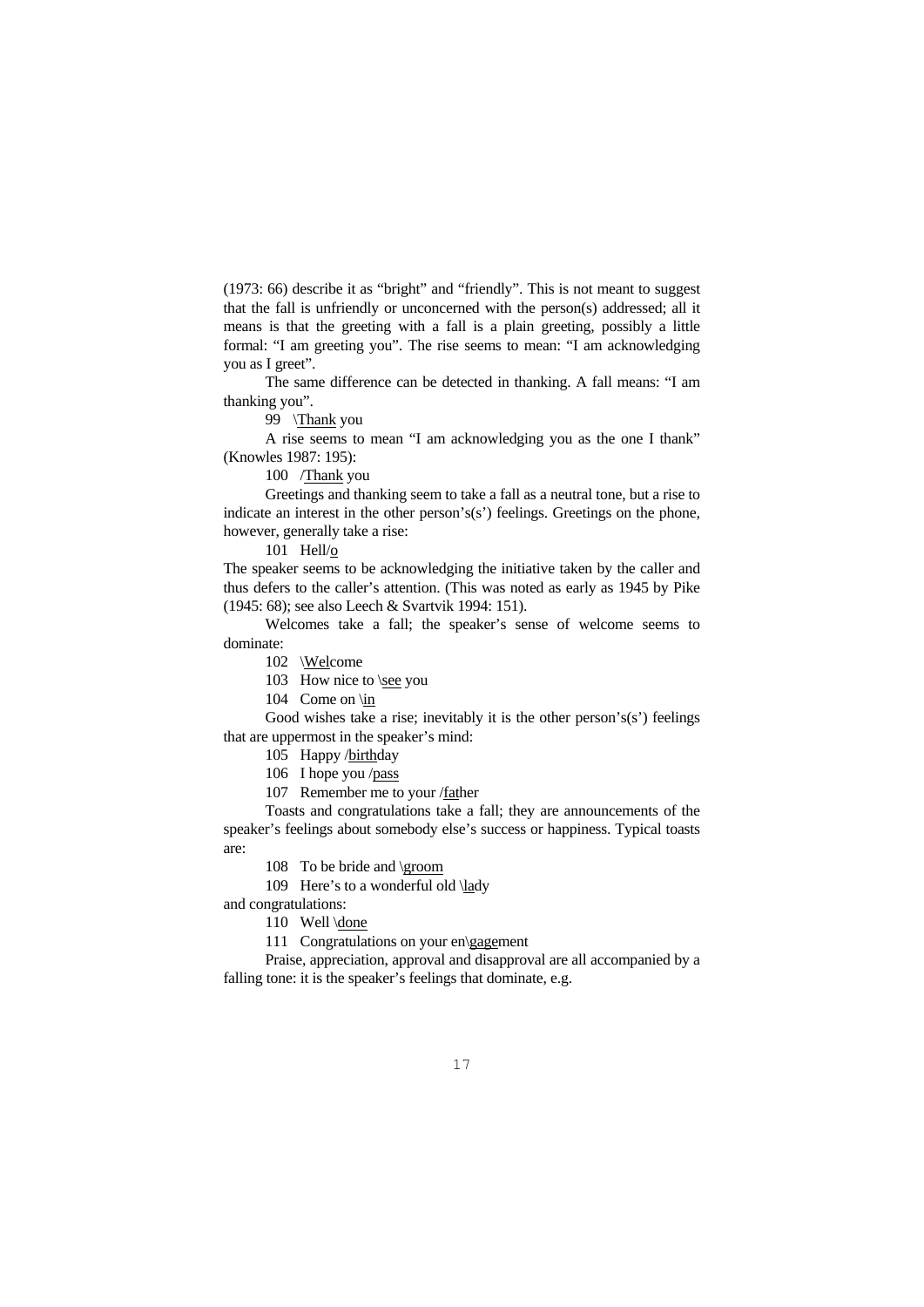112 That's \great

113 You shouldn't have gone to so much \trouble

 Expressions of regret take a rising tone, as befits a situation in which the other person's(s') feelings are in focus:

114 I'm ever so /sorry

 Apologies also take a rise, as they are regrets over what the speaker has done:

115 I do beg your /pardon

116 We won't let that happen a/gain

Sympathy also takes a rise:

117 That's a /pity

118 I was sorry to hear about your father's /accident

 When regret is communicated via exclamations, however, the exclamation retains its falling tone:

119 What a \pity

120 How \awful

 A request for forgiveness follows the normal pattern for requests, with a rise. And granting forgiveness or reassurance is also accompanied by a rise as the speaker acknowledges the guilty person's feelings:

121 That's all /right

122 It doesn't /matter

 Thus the choice of fall or rise in social exchanges follows the same pattern of other communicative functions: the fall indicates that the speaker's feelings are dominant in an utterance, and the rise indicates a deference to the addressee's(s') feelings.

### **Conclusion**

 I have sought to show, by many examples, that in addition to the role of expressing the speaker's choice in respect of status of information, the tone system has a role in expressing the speaker's choice of type of interaction with the addressee. It is a simple system that covers a wide range of communicative functions; I would claim that it covers in fact all types of communicative function, with the possible exception of calls/vocatives and attention-seeking which quite possibly involves fall-rises in English - but that would be another paper.

 The above presentation offers the immediate opportunity for contrastive analysis and the analysis of foreign accent.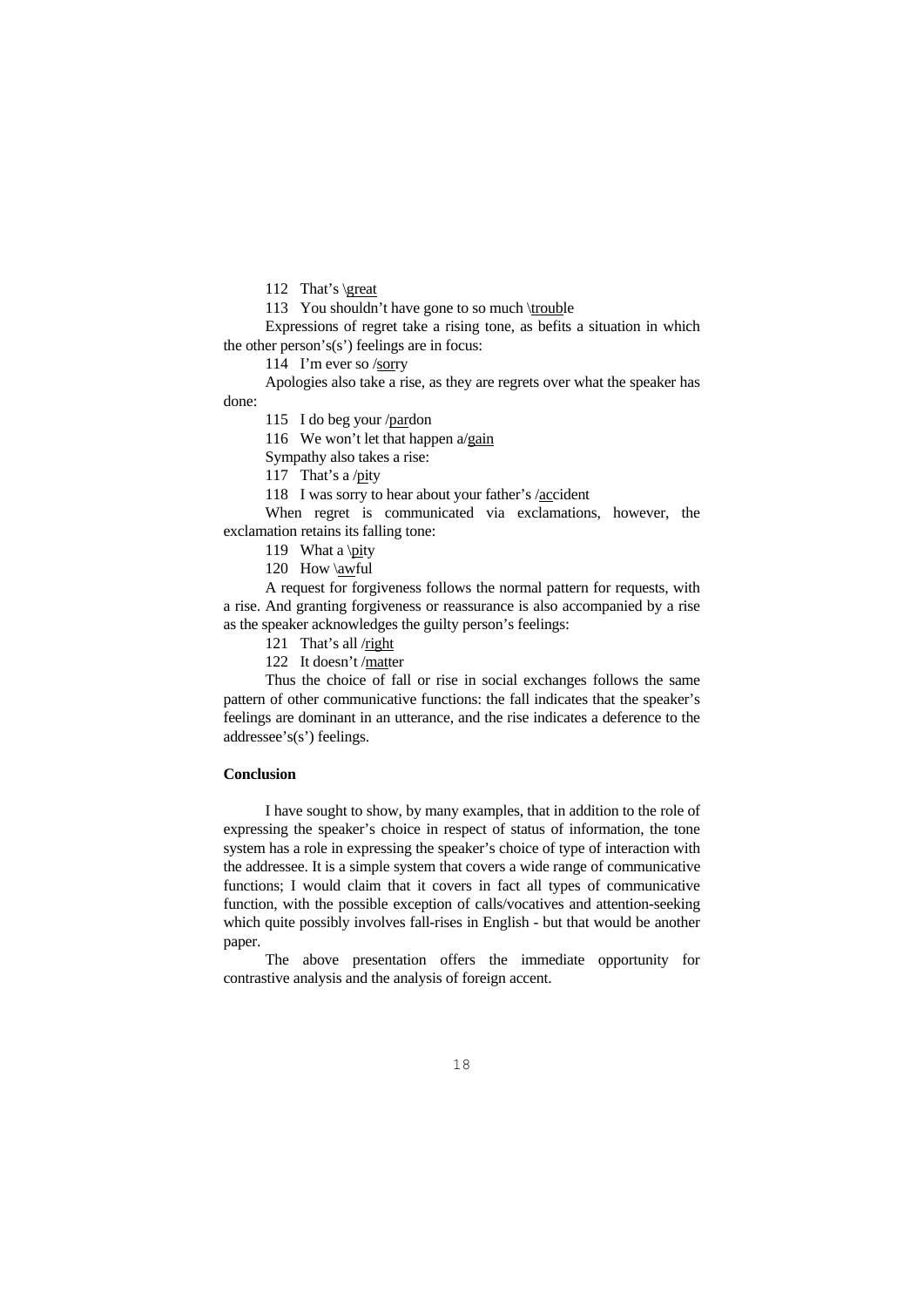## **References**

Armstrong L.E.& Ward I.C. (1931) *A Handbook of English Intonation,* 2nd ed. Cambridge, Heffer

Brown G.(1990) *Listening to Spoken English*, 2nd ed. London, Longman Cruttenden A.(1986) *Intonation*, Cambridge CUP

Cruttenden A.(1994) *Gimson's Pronunciation of English*, London, Ed Arnold Crystal D. (1969) *Prosodic Systems and Intonation in English*, Cambridge, CUP

Crystal D. (1975) *The English Tone of Voice*, London, Ed Arnold

Halliday M.A.K. (1967) *Intonation and Grammar in British English*, The Hague, NL, Mouton

Halliday M.A.K. (1967-68) Notes on Transitivity and Theme in English, *Journal of Linguistics*, *3*: 37-81; 199-244; *4*: 179-218

Halliday M.A.K. (1994) *An Introduction to Functional Grammar*, 2nd ed. London, Edward Arnold

Hudson, R.A. (1975) The meaning of Questions, *Language, 51*: 1-31

Jones D. (1975) *An Outline of English Phonetics*, 9th ed. Cambridge, Cup

Kingdon R. (1958) *The Groundwork of English Intonation*, London, Longman Leech G. & Svartvik J. (1994) *A Communicative Grammar of English*, 2nd ed. London, Longman

O'Connor J.D. (1980) *Better English Pronunciation*, 2nd ed. Cambridge, CUP Palmer H.E. (1922) *English Intonation (with systematic exercises)*, Cambridge, CUP

Pike K.L. (1945) *The Intonation of American English*, Ann Arbor, Univ. of Michigan Press

Roach P. (1991) *English Phonetics and Phonology*, 2nd ed. Cambridge, CUP Schubigen M. (1958) *English Intonation, its Form and Function*, Tübingen, Germany, Niemeyer

Sweet H. (1980) *A Primer of Phonetics*, Oxford, Clarendon Press

Tench P. (1990) *The Roles of Intonation in English Discourse*, Frankfurt a.M., Peter Lang